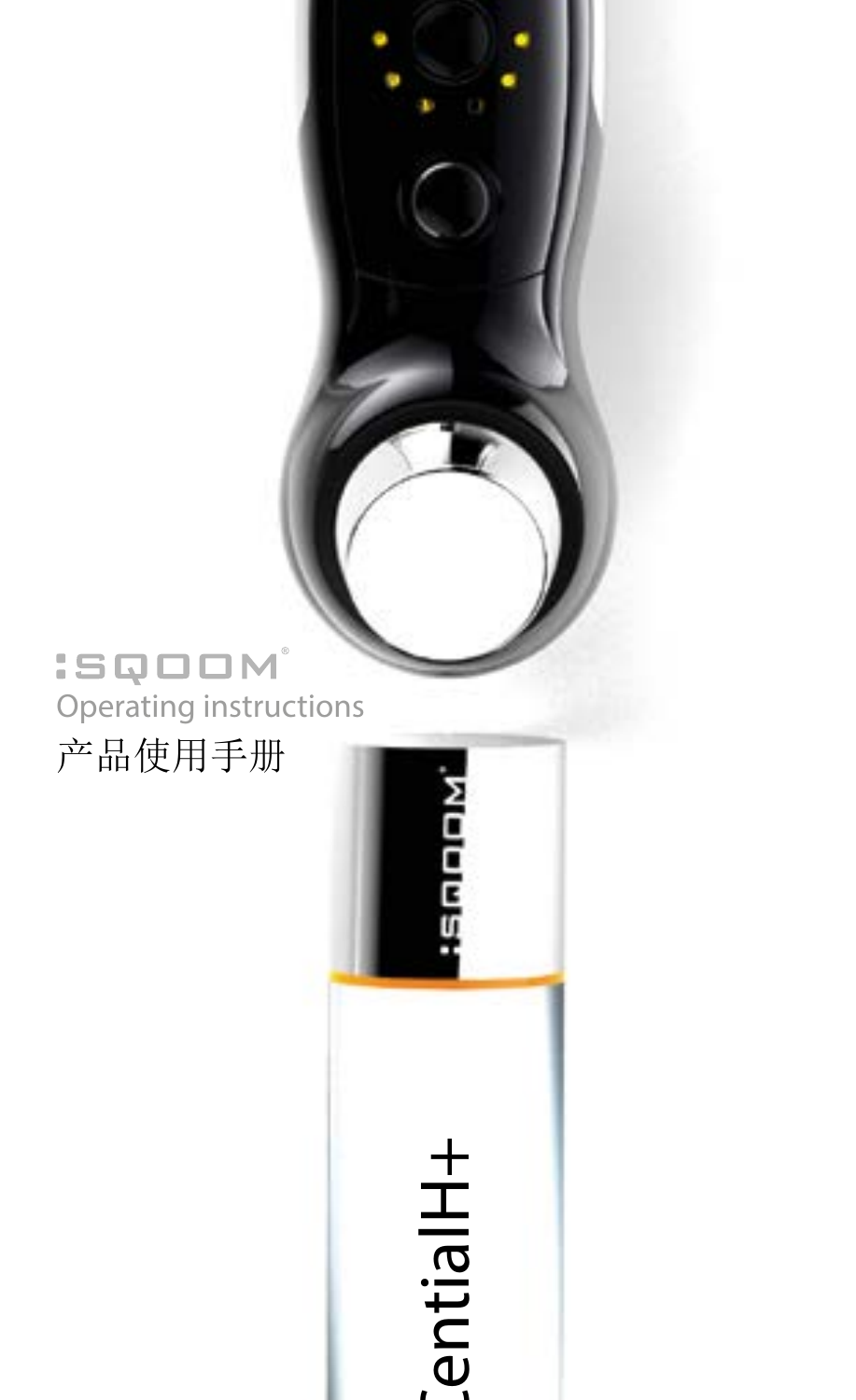# $2^2$  The Skin Revolution  $\sim$  2008  $\sim$  2008  $\sim$  2008  $\sim$  2008  $\sim$  2008  $\sim$  2008  $\sim$  2008  $\sim$  2008  $\sim$  2008  $\sim$  3008  $\sim$  2008  $\sim$  2008  $\sim$  2008  $\sim$  2008  $\sim$  2008  $\sim$  2008  $\sim$  2008  $\sim$  2008  $\sim$  2008  $\sim$  肌肤的美容革命



| <b>Brief overview</b>              | 产品概述              |    |
|------------------------------------|-------------------|----|
| Application                        | 使用说明              |    |
| The xCential serums                | xCential 凝胶系列产品介绍 |    |
| The xCential programmes            | xCential 使用说明     | 10 |
| Care and storage                   | 产品维护保养            | 16 |
| Technical data and important hints | 产品技术资料及其他注意事项     | 18 |

Thank you very much for your decision to purchase SQOOM. This high-quality concept from the medical- and dermatology expert SQOOM Global AB offers highly effective serums and specially developed programmes for anti-ageing, whitening and cleansing, as well as applications for skin problems and back- or muscle tension.

Quite possibly the most elegant way to achieve visibly beautiful skin. The revolutionary SQOOM concept with its patented synchron technology of ultrasound and iontophoresis.

Please read these instructions carefully for optimum results and maximum treatment success.

感谢您购买来自德国医疗和皮肤科专家SQOOM Global AB公司提供的革命 性美容仪——SQOOM,它拥有超声波和离子同步切换技术专利,专门处理 各种肌肤问题及背部与肌肉疲劳调理,其搭配针对抗衰老、美白及清洁 所开发的xCential Orange凝胶系列产品与xCential blue凝胶系列产品, 双重强化美容护肤功效,以优雅的方式使肌肤呈现美丽。让您轻松拥有 健康水嫩肤质。

为达到产品使用最佳效果,请使用前仔细阅读该说明书。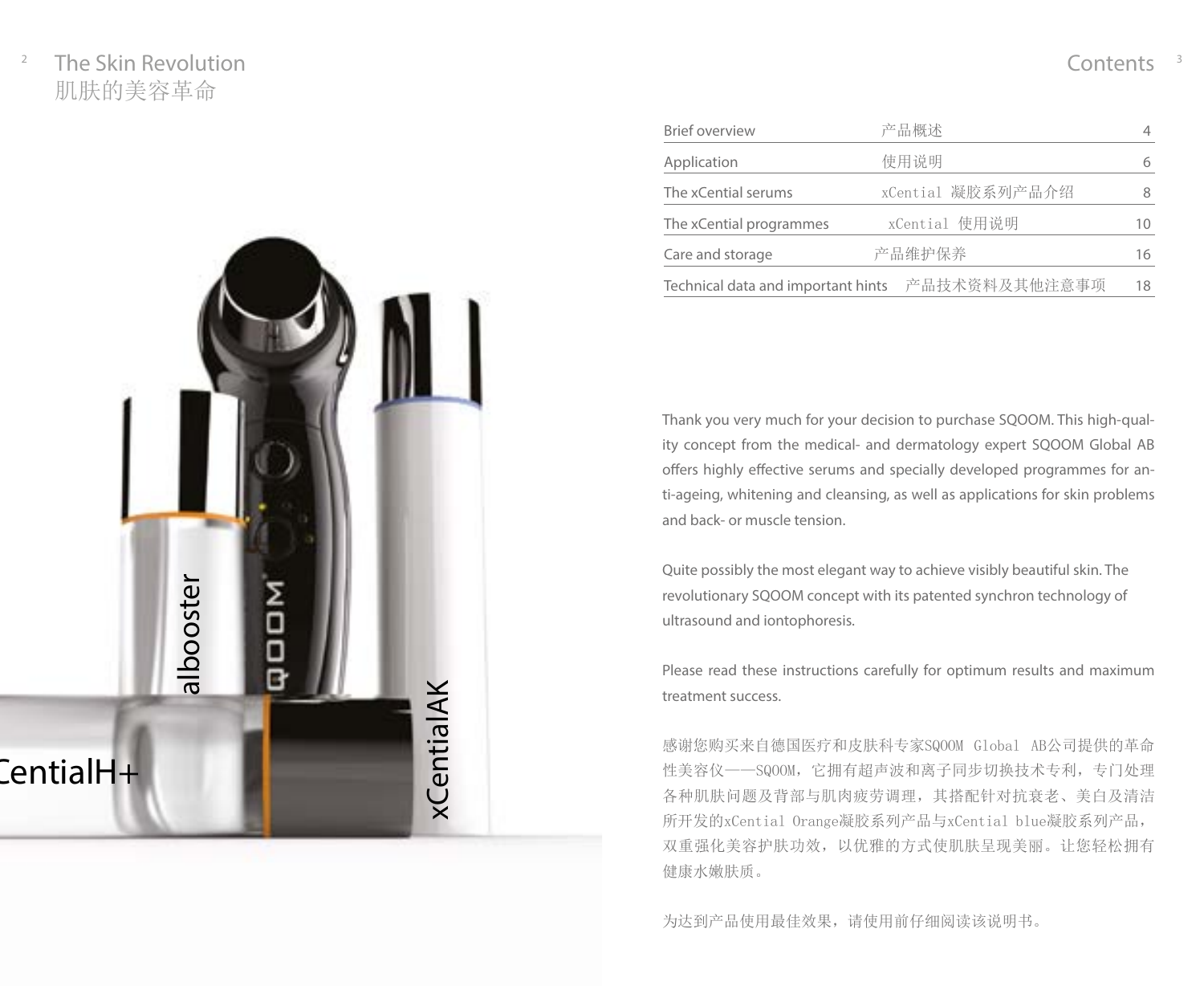

Only use original xCential serums and original SQOOM devices for the SQOOM application. We accept no liability for results when using cosmetics or devices produced by others. 仅用于SQOOM设备及SQOOM xCential凝胶产品系列。 由于使用其他产品或设备造成的后果,SQOOM Global AB公司不承担任何责任。

1 | Transducer with titanium alloy – suitable for allergy sufferers Apply the active ingredients serum generously here. 钛合金传感器——适用于敏感肌肤:把活性凝胶涂抹在钛合金上面

#### 2 | Control lights

The control lights of the device show that the device is in operation (only during skin contact) by flashing regularly. 作用显示灯:当产品有效使用(与肌肤接触)中,显示灯呈闪烁状态

#### 3 | On/Off POWER button

The device is switched on/off by pushing the button once. 开关按键:按动开启/关闭设备

#### 4 | Programme selection button STEP

Any time you push the STEP button you will initiate one of the programmes.

疗程模式选择键(STEP):按压选择您需要的疗程模式

5 | Contact handles

Always hold your SQOOM touching the contact handles on both sides. 机身两侧:使用时,紧握机身两侧

6 | Charging station

Put the device back into the charging station after each application to keep your SQOOM ready for operation at any time.

充电座:仪器使用完毕后,请置回充电座充电以备下次使用

#### 7 | Battery control light

When the control light glows green, the device is fully charged. If it glows blue, the device is still charging.

充电显示灯:充电完成显示灯呈绿色;蓝色则表示正在充电中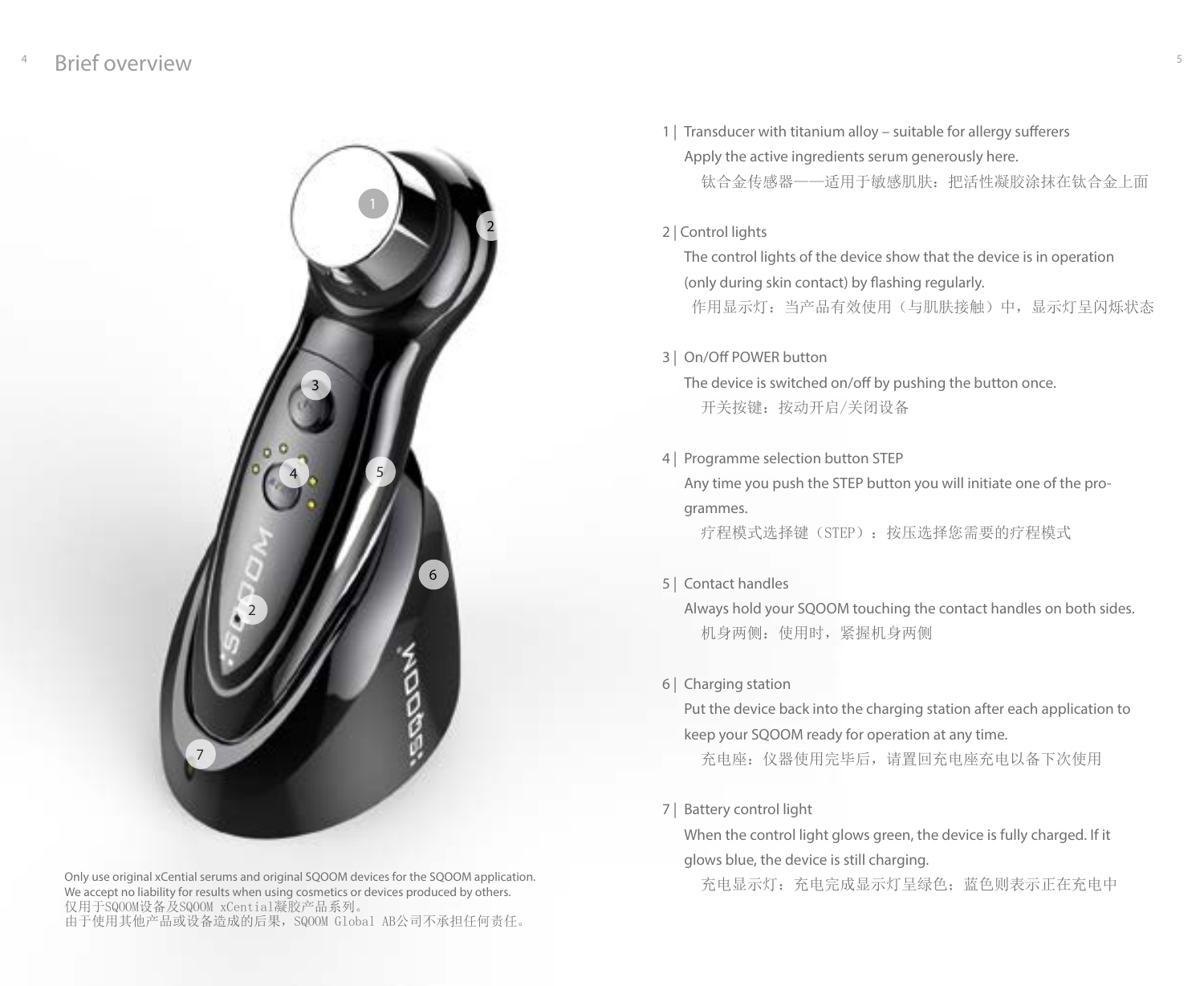

Clean your skin as usual before each application. Next, apply one of the active ingredients serums generously onto the transducer (1) or directly onto the skin area to be treated. Switch on the device (2).

每次开始疗程前,请先清洗您的肌肤。接下来,将活性凝胶均匀涂抹在传感器 或直接涂抹在需要调理的肌肤上(图1),按动开关键启动仪器(图2)

Now choose the suitable application programme (3) and hold the SQOOM firmly on both sides so that you touch the contact handles (4). Then place the transducer on the skin area you want to treat and move it softly over the skin in slow circulating moves (5).

选择具体应用的模式(图3)并紧握仪器机身两侧(图4),将传感器以画圈 动作在需要治疗的肌肤上轻缓按摩(图5)

Please note: If you treat another person with your SQOOM, you should ensure that your free hand touches the other person (skin contact). This closes the circuit allowing your SQOOM to work flawlessly (blinking control light) (6).

请注意:为使SQOOM达到最佳效果,在对他人进行治疗时,请确保另一只空 手接触施用对象(肌肤接触), 使回路处于关闭状态(显示灯闪烁, 图6)

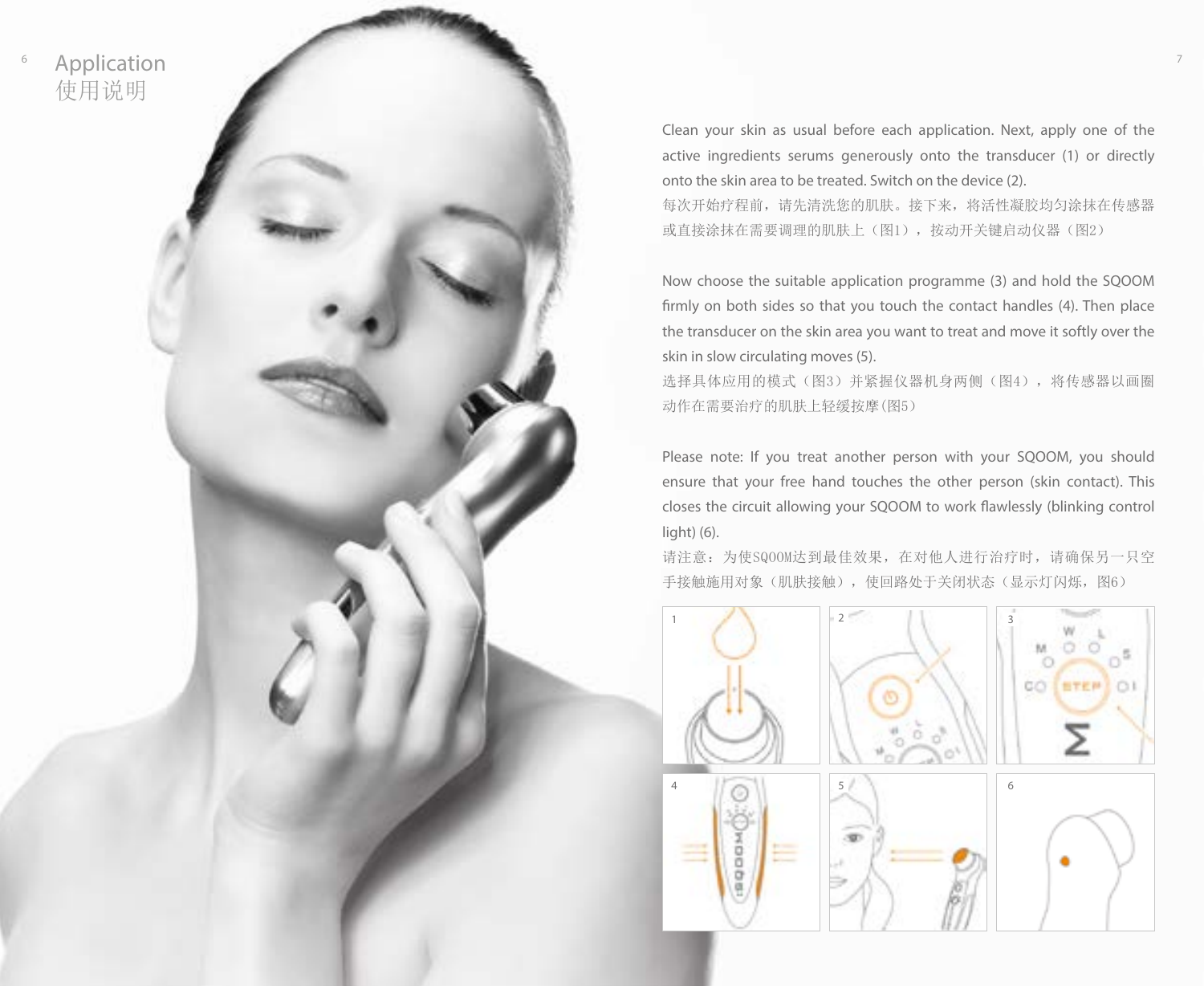The xCential serums 凝胶系列产品介绍

### $^{\circ}$  The xCential serums  $^{\circ}$  and  $^{\circ}$  and  $^{\circ}$  and  $^{\circ}$  and  $^{\circ}$  and  $^{\circ}$  Give your skin what it needs  $^{\circ}$ 给你肌肤所需



#### xCential cleanser

Interactive physical cleansing process, supplying skin with moisture and preparing it for the SQOOM treatment. Panthenol and chamomile extract can have a skinsoothing and relaxing effect. 专为SQOOM疗程设计的清洁凝胶, 天然植物清洁,护理肌肤,为皮肤 补充水分,并含有泛醇、洋甘菊提 取物有保湿和舒缓肌肤。

#### xCential deSpot

This whitening serum contains a combination of the active ingredients sulforaphane and genistein. This can brighten skin areas and reduce age spots in a liposomal combination. 由萝卜硫素及金雀异黄酮活性成分 组合而成的独特的美白凝胶,有助 于肌肤明亮并且减少色斑产生。

#### xCential booster

24 hour concentrated moisture boost. Fresh and velvety-smooth skin with immediate effect. Wrinkle depth seems reduced after one single application and xCential booster has an 8 hour anti-wrinkle effect. 24小时全天候强化保湿配方,有 效滋润肌肤, 使肌肤光泽诱亮、散 发年轻好气色。使用一次xCential booster可以持续8小时淡化皱纹

#### xCential H+

The innovative H+ serum is made entirely from skin friendly natural active ingredients of natural origin for visibly beautiful and radiant skin. The main ingredient of xCential H+ is hyaluron – a renowned moisturiser. 89% of the users say "SQOOM xCential H+ gives my skin a young and beautiful appearance"\*. Aloevera Leaf Juice gives the skin intensive moisture.

由天然活性亲肤配方制成的全新H+ 凝胶,含有低分子玻尿酸、活性成 分及芦荟,帮助肌肤锁水保湿,有 效抗衰老,使肌肤光彩照人。89% 的使用者说:SQOOM xCential H+ 给了我年轻美丽健康" \*Long term application test for 5 weeks with 75 subjects \*75人持续长达5周的测试证明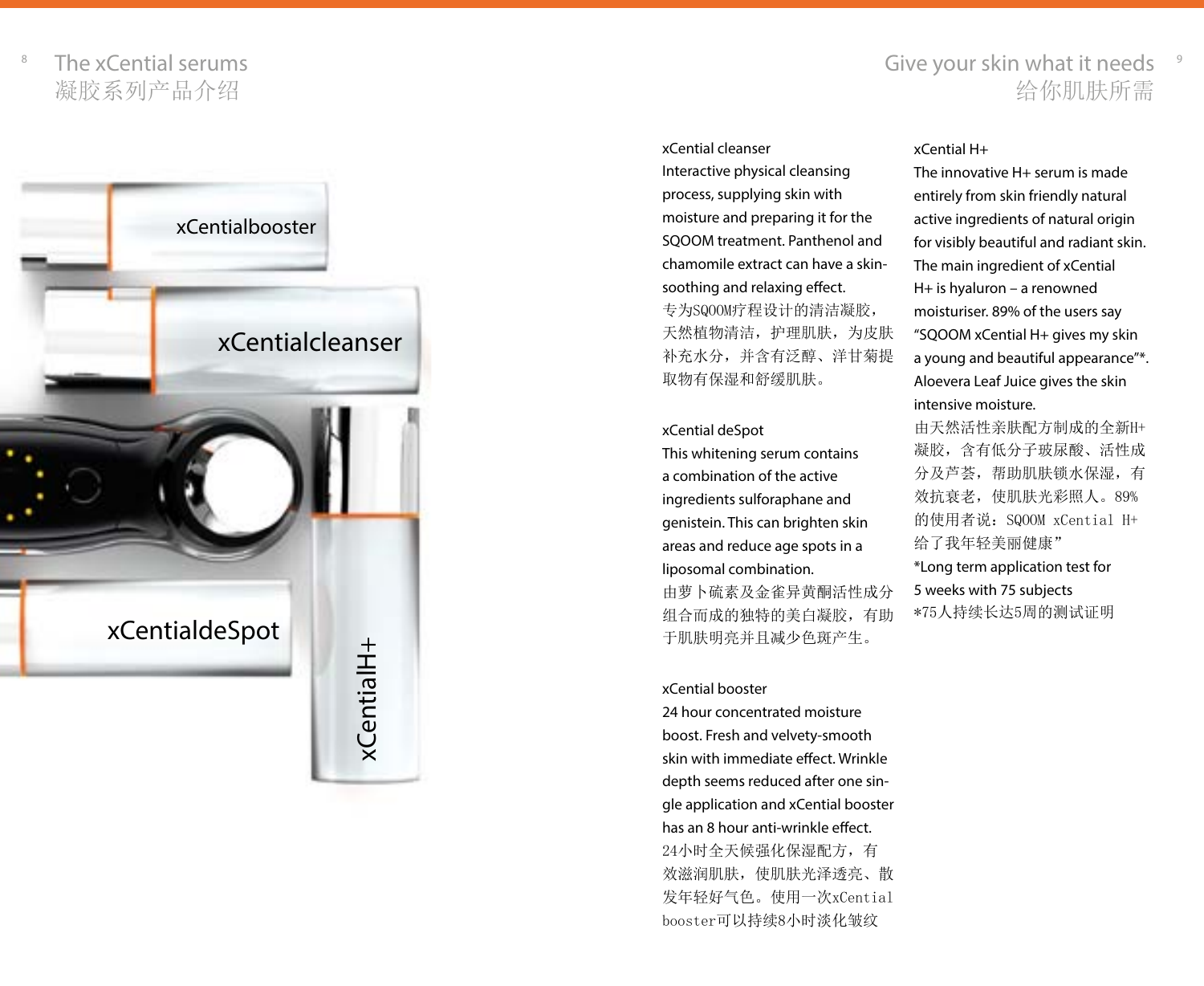# xCentialH+ <sup>10</sup> <sup>11</sup> xCentialcleanser

- Clean your skin as usual (remove your make-up, creams and perfume).
- 按日常程序彻底清洗肌肤(卸掉所有彩妆、乳液和香水) • Apply the xCential cleanser serum generously onto the
- transducer or the skin area you want to treat. 将xCentialcleanser凝胶均匀涂抹在传感器或需要调理的 肌肤上
- Switch on the device with the POWER button and select programme C with the STEP button or programme I (blue) for the sensitive eye area.
- 按动开关键启动仪器,使用STEP按键选择模式C,或模式 I(针对眼部肌肤敏感部位,显示灯呈蓝色)
- Hold the SQOOM on both sides so that you touch the contact handles. 紧握机身两侧
- Now put the transducer onto the skin area you want to treat and move it on your skin with slow, soft circulating moves. 将传感器以画圈动作在需要调理的肌肤上轻缓按摩
- Wash your face with a lot of water after the cleansing treatment.
	- cleanser疗程结束后,请以大量清水冲洗脸部.



• Result: Skin cleaned down to the pores. 疗效:彻底洗净毛 孔污垢

Especially around your eyes 模式6/I 显示灯呈蓝色 特

PROGRAMME 6 | I blue

I

#### PROGRAMME 1 | C

Cleansing down to the pores 模式1/C 彻底清洁毛孔









Treatment duration: 4 min Application: Once a week - Use daily for quicker results. 疗程时间4分钟;使用次数:一周一次或每天使用效果更佳

C

- We recommend carrying out the cleansing programme before treatment. 建议先使用cleanser清洁疗程后,再进行此疗程
- Apply the xCential H+ serum generously onto the transducer or directly onto the skin area you want to treat. 将xCentialH+凝胶均匀涂抹在传感器或需要调理的肌肤上
- Switch on the device with the POWER button and select programme W with the STEP button or programme I (green) for the sensitive eye area.

按动开关键启动后, 使用STEP按键选择模式W, 或选择模式 I(针对眼部肌肤敏感部位,显示灯呈绿色)

- Hold the SQOOM on both sides so that you touch the contact handles. 紧握仪器的机身两侧
- Now put the transducer onto the skin area you want to treat and move it on your skin with slow, soft circulating moves. 将传感器以画圈动作在需要调理的肌肤上轻缓按摩
- We recommend leaving the serum on your skin as a mask overnight when you treat your skin in the evening.

If you carry out the treatment in the morning or during the day, we recommend washing off the serum after the treatment.

 如在晚间进行此疗程,完成后可不必冲洗,让凝胶更有效的 渗透肌肤。如在早晨或白天进行此疗程,建议疗程结束后以 清水洗净剩余凝胶

• Result: Visibly beautiful skin 疗效: 使肌肤呈现年 轻美丽健康



Treatment duration: 8 - 12 min Application: Once a week - Use daily for quicker results. 疗程时间:8-12分钟;使用次数:一周一次或每天使用效果更佳

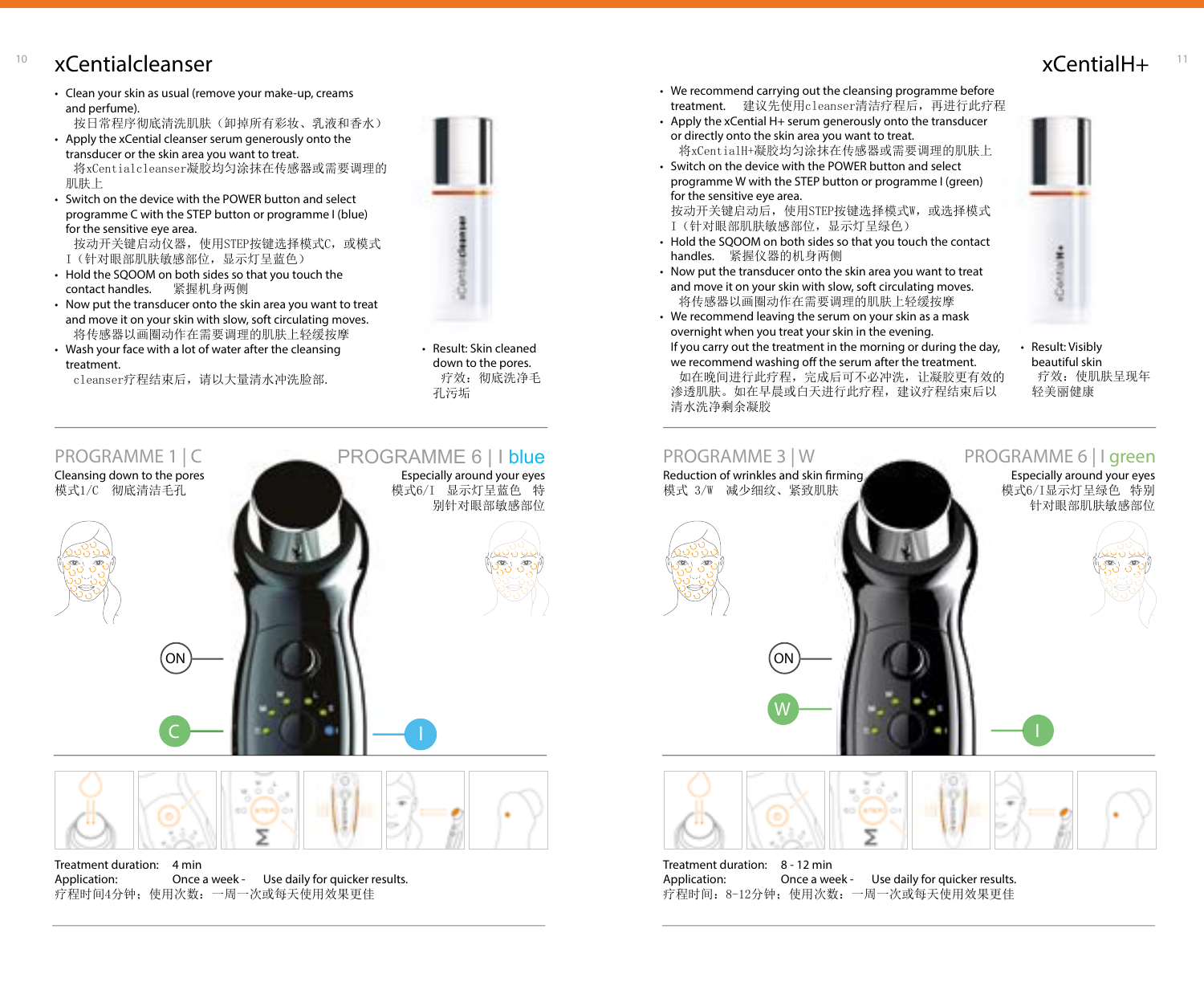# <sup>12</sup> xCentialdeSpot <sup>13</sup>

- We recommend carrying out the cleansing programme before treatment. 建议先使用cleanser清洁疗程后,再进行此疗程
- Apply the xCential deSpot serum generously onto the transducer or directly onto the skin area you want to treat. 将xCential despot凝胶均匀涂抹在传感器或需要调理的肌肤上
- Switch on the device with the POWER button and select programme W with the STEP button or programme I (green) for the sensitive eye area. 按动开关键启动仪器后,使用STEP按键 选择模式W或模式I(针对眼部肌肤敏感部位,显示灯呈绿色)
- Hold the SQOOM on both sides so that you touch the contact handles. 紧握仪器机身两侧
- Now put the transducer onto the skin area you want to treat and move it on your skin with slow, soft circulating moves. 将传感器以画圈动作在需要调理的肌肤上轻缓按摩
- We recommend leaving the serum on your skin as a mask overnight when treating your skin in the evening. If you want to carry out the treatment in the morning or during the day, we recommend washing off the serum after the<br>treatment. 如在晚间讲行此疗程,完成后可 不必 如在晚间进行此疗程, 完成后可 不必 冲洗, 让凝胶更有效的渗透肌肤。如在早晨或白天进行此疗程,建议 疗程结束后以清水洗净剩余凝胶



• Result: Whitening of skin areas and age spots. 疗效:美白肌肤、淡 化色斑





| Treatment duration: | 8 - 12 min                                   |
|---------------------|----------------------------------------------|
| Application:        | Once a week - Use daily for quicker results. |
|                     | 疗程时间: 8-12分钟 使用次数: 一周一次或每天使用效果更佳             |

- Apply the xCential booster serum onto the transducer or directly onto the skin area you want to treat. 将xCential booster凝胶均匀涂抹在传感器或需要调理的肌肤上
- Switch on the device with the POWER button and select programme S with the STEP button. 按动开关键启动仪器后,使用STEP键选择模式S
- Hold the SQOOM on both sides so that you touch the contact handles. 紧握仪器机身两侧
- Now put the transducer onto the skin area you want to treat and move it on your skin with slow, soft circulating moves. 将传感器以画圈动作在需要调理的肌肤上轻缓按摩
- Leave the remaining serum on your skin after the booster application and massage it into your skin with your fingers. 疗程结束后,存留在肌肤上的凝胶可以用手按摩帮助肌肤吸 收



• Result: Gives your skin a youthful and bright look. 疗效: 使肌肤呈现年 轻好气色、明亮光泽





Treatment duration: 4 min - Application as needed – the immediate effect for special occasions or as an ideal supplement to the xCential H+ application. 疗程时间:4分钟;使用次数:按需求使用,尤其适合肌肤急需保湿的情况下使用,更 可配合xCentialH+疗程后的护理使用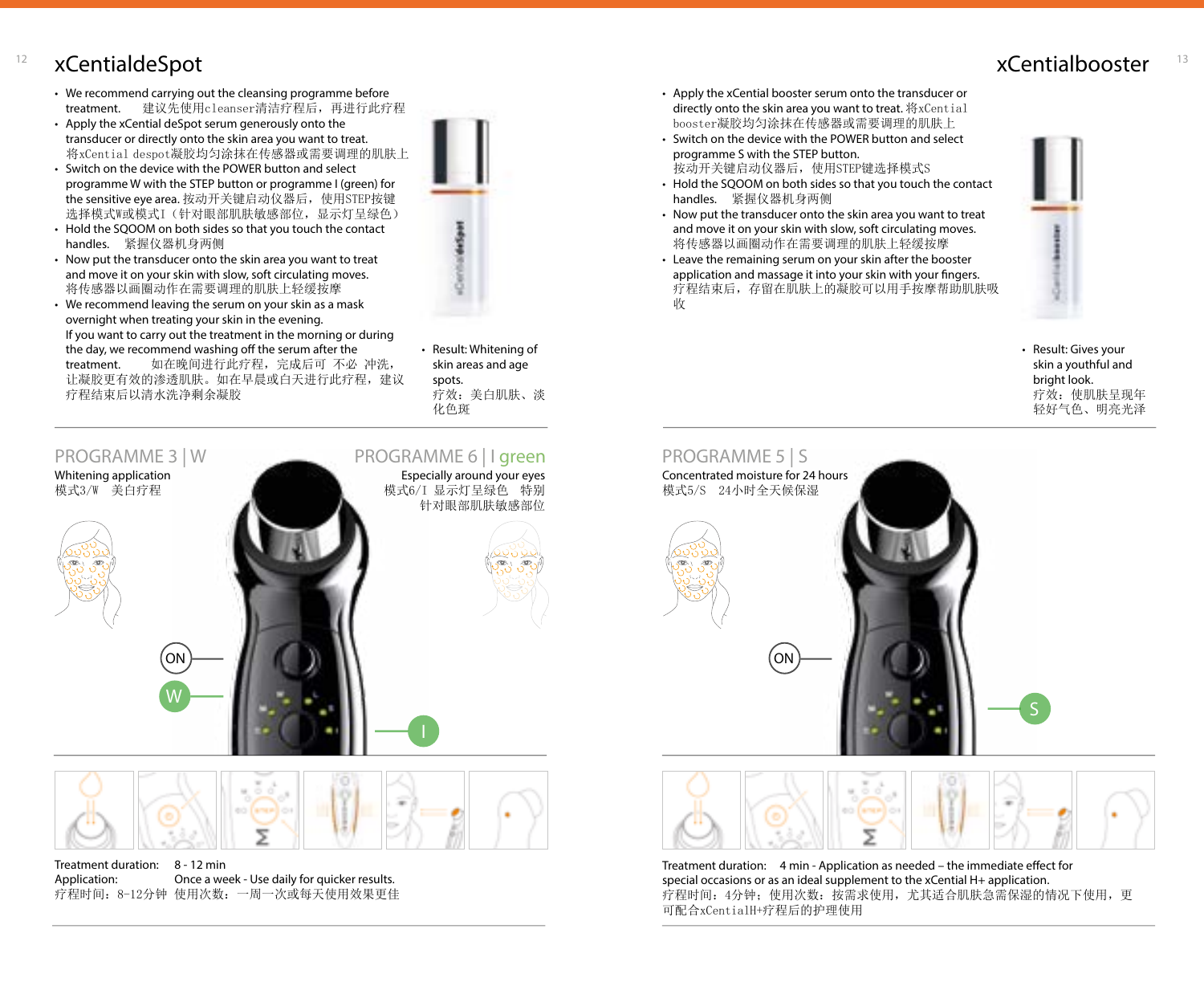

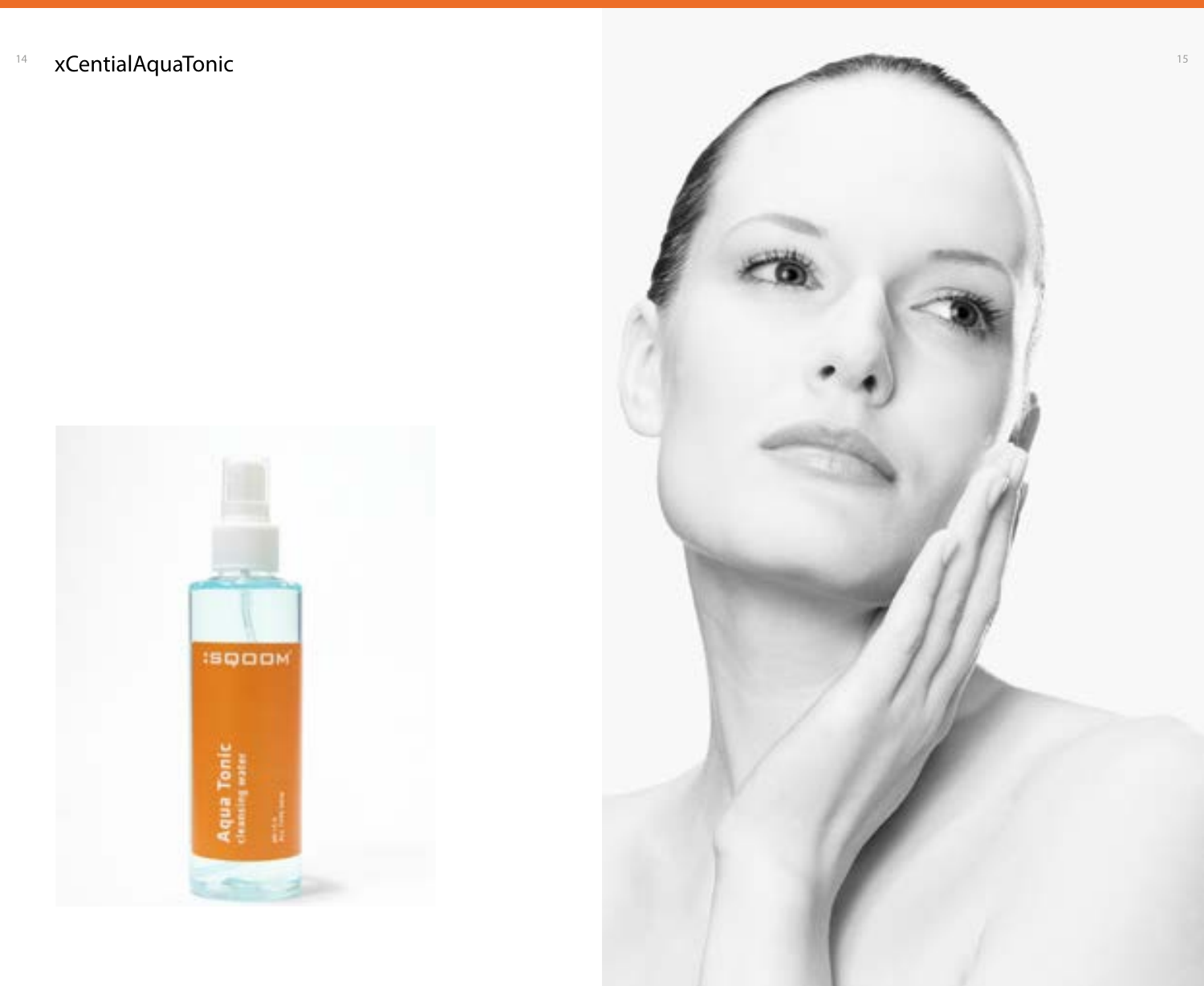# $^{16}$  Care instructions and charging  $^{17}$ 维护保养说明及充电方式

Please read the following tips to help you get maximum enjoyment from your device.

为达到最佳使用效果,请阅读以下说明

### Only use original xCential serums and original SQOOM devices for the SQOOM application. We accept no liability for results when using cosmetics or devices produced by others.

仅用于SQOOM设备及SQOOM xCential凝胶产品系列。由于使用其他产品或 设备造成的后果,SQOOM Global AB公司不承担任何责任。



#### Extended international warranty

Please register your device for the FREE extended complete warranty and become SQOOM VIP. Extending the legally prescribed warranty and liability, you can use the extended worldwide complete SQOOM warranty free of charge and receive many other benefits.

www.warranty.sqoom.com

Costumer service: info@SQOOM.com

- •Store in a dry place and do not immerse in water. 保存在干燥环境中,避免置于水 中
- Clean the transducer with a moist cloth.

请以湿布清洁传感器

• Put the device in the charging station after switching it off and make sure that the blue LED light glows.

请关闭仪器后再置入充电座并确 保LED显示灯呈蓝色闪烁状态

• The blue LED light turns to green when the charging is finished. If there are problems with charging, the LED will blink blue.

 充电完毕后,LED显示灯呈绿色。 若呈现蓝色闪烁状态,代表充电 出现状况

- If the battery of the device is discharged completely, please charge it for at least three hours before using the device again. 若仪器电池电量已完全耗尽,请 于下次使用前,至少充满3个小时
- When completely charged, the device has approximately four hours of usage time. One full charge can provide over two weeks of use at 12 minutes per day.

电量充满情况下,仪器可使用约4 小时。每次充满电量可供使用每 日12分钟, 持续两周以上

• Press the STEP button for about three seconds to display the remaining battery charge. If the LEDs of the 6 programmes glow, the device will be charged completely. If only two LEDs glow, there is approximately 30 minutes of charge left. When the signal

#### tone sounds, the battery must be charged.

持续按住STEP键3秒可显示电量 状态。电量充满时,6个模式显示 灯都将闪烁;若只有两个显示灯 闪烁,仪器约可使用30 分钟。若 仪器发出警示声,代表仪器需要 充电

- If you do not use the device within two minutes after switching it on, it will switch off automatically. 若仪器在开启后2分钟内如未使 用,将自动关闭
- The programmed application time for each step is four minutes. When the four minutes have expired, a signal tone sounds. After this, the device switches to stand-by mode. If it is not switched on again within two minutes, it will switch off automatically.

每步骤疗程时间预设为4分钟,4 分钟到后仪器将发出警示声,此 时仪器将切换至待机状态,若未 在2分钟内再次开启仪器,将自动 关闭

• The rated input voltage is 100 V to 240 V AC. So the device can also be taken to your journeys and used worldwide.

本仪器适用电压范围为100伏 特—240伏特,方便旅行或出国 使用

- Remove the power plug of the charging station as soon as your device is fully charged. 电池充满时,请拔出充电座插头
- Keep all electric contacts clean, dust-free and dry.

请保持所有电器接头干净、干燥 并避免灰尘进入接头中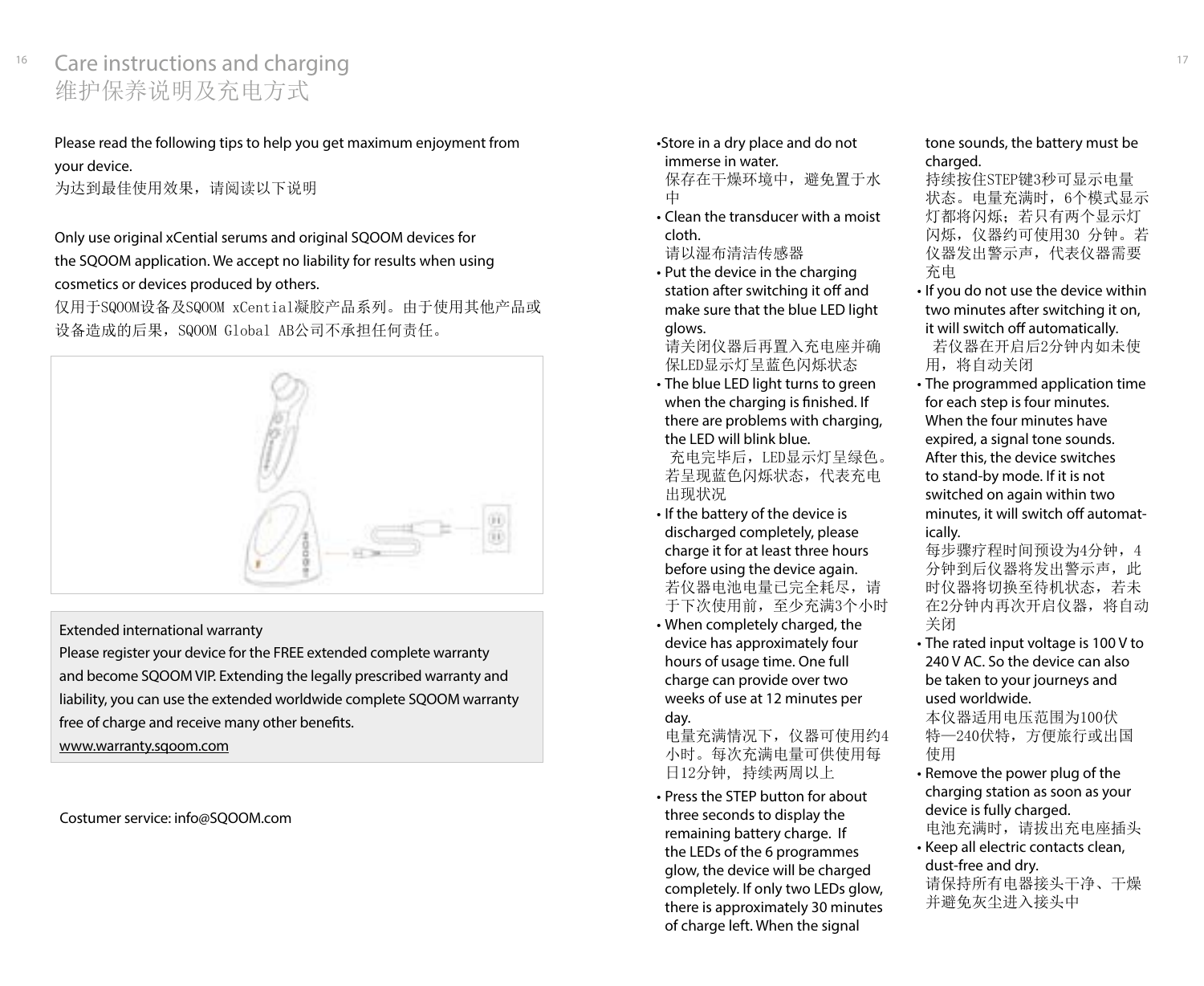### Technical data and environmental protection Important hints <sup>18</sup> <sup>19</sup>产品技术资料及产品回收信息

Device Designation<br>Device SOOOM m<sub>2</sub> Charging Station Mains Voltage  $AC 100 - 240V$ , 50/60 Hz<br>Output/ Adapter DC 4.2 V, 1A Output/ Adapter DC 4 Power Weight 133 g Hand Device Lithium/ ion battery Output/ Adapter DC 3,7V / 2200mA<br>Weight 194 g (gross)  $194$  g (gross) Ultrasound Frequency 1 MHz Intensity levels  $\frac{1}{2}$  from 0.1 W/ cm<sup>2</sup> to 0.5 W/ cm<sup>2</sup> Ion Frequency  $1,150Hz \sim 1,785Hz$ 装置指定 设备 SQOOM M2 充电座 电源电压 AC 100-240V, 50/60Hz 输出电源/转接头 DC 4.2 V, 1A<br>耗由功率 7W 耗电功率 重量 133克 仪器装置 锂电池/离子电池 输出适用电压范围 DC3,7V/2200mA 重量: 194克(毛重) 超音波导入 振动频率 1MHz 音波强度范围 0.1W/cm<sup>2</sup>-0.5 W/cm<sup>2</sup> 离子导入  $1,150$ Hz  $\degree$   $1,785$ Hz

In the interest of recycling raw materials, the device should not be disposed of with the normal household waste at the end of it operating life. The disposal can be executed via SQOOM Global AB or at applicable collecting points which you can find out from your local council or municipal administration.

为了保护环境,当设备不能再使用后,请不要与正常生活圾 同时处理,可以通过当地议会或市政管理部门投放到 SQOOM Global AB指定收集点或可以处理此类原料的回收点



Only use original xCential serums and original SQOOM devices for the SQOOM application. We accept no liability for results when using cosmetics or devices pro duced by others. 仅用于SQOOM设备及SQOOM xCen -

tial凝胶产品系列。由于使用其 他产品或设备造成的后果,SQOOM Global AB公司不承担任何责任。

Please do not treat one skin area longer than 20 minutes per day. 请勿在一天内对同一肌肤范围使用 超过20分钟的治疗

Do not treat an area with SQOOM which is affected by skin cancer or surgery sites. 请勿在皮肤癌患处或手术伤口处使 用本产品

Do not use SQOOM if you have a cardiac pacemaker. 如您安置了心律起搏器,请勿使

用本产品

In cases of hyperthyroidism, do not treat the throat or chest area with SQOOM. 如您有甲状腺机能亢进问题,请勿 在胸部或喉咙处使用本产品

Do not treat the area around joint implants with SQOOM. This might result in increasing pain. 请勿在人工关节植入上使用本产 品,避免引发疼痛加重等不适感

Do not treat the abdomen or chest area with SQOOM during preg nancy.

请勿在孕妇的胸部或腹部使用本

产品

Avoid the contact of serum and transducer with your eyeballs, eye lids and mucous membranes. 使用时请避免凝胶和传感器接触眼 球、眼睑等眼睛部位

Keep the device and serum/cream out of the reach of children. 请避免儿童触及本产品及凝胶系 列产品

Do not store the serum/cream at more than 25°C. 保存温度请勿超过25℃

The serums/creams are exclusively made for external skin application. 凝胶系列产品仅供皮肤外用

If you treat another person with your SQOOM, you should ensure that your free hand touches the other person (skin contact). This will close the circuit and ensure the proper operation of your SQOOM. 对他人进行治疗时,为使SQOOM 正常运作,请确保另一只空手接触 施用对象(肌肤接触),使回路处 于关闭状态

© All rights are reserved to SQOOM Global AB. Any copies or editing beyond the copyright frame work are not permitted without prior written admission. © 所有版权归SQOOM Global AB所 有,未经授权严禁拷贝、变更其 所有版权

SQOOM Global AB

Stockholm/ Sweden